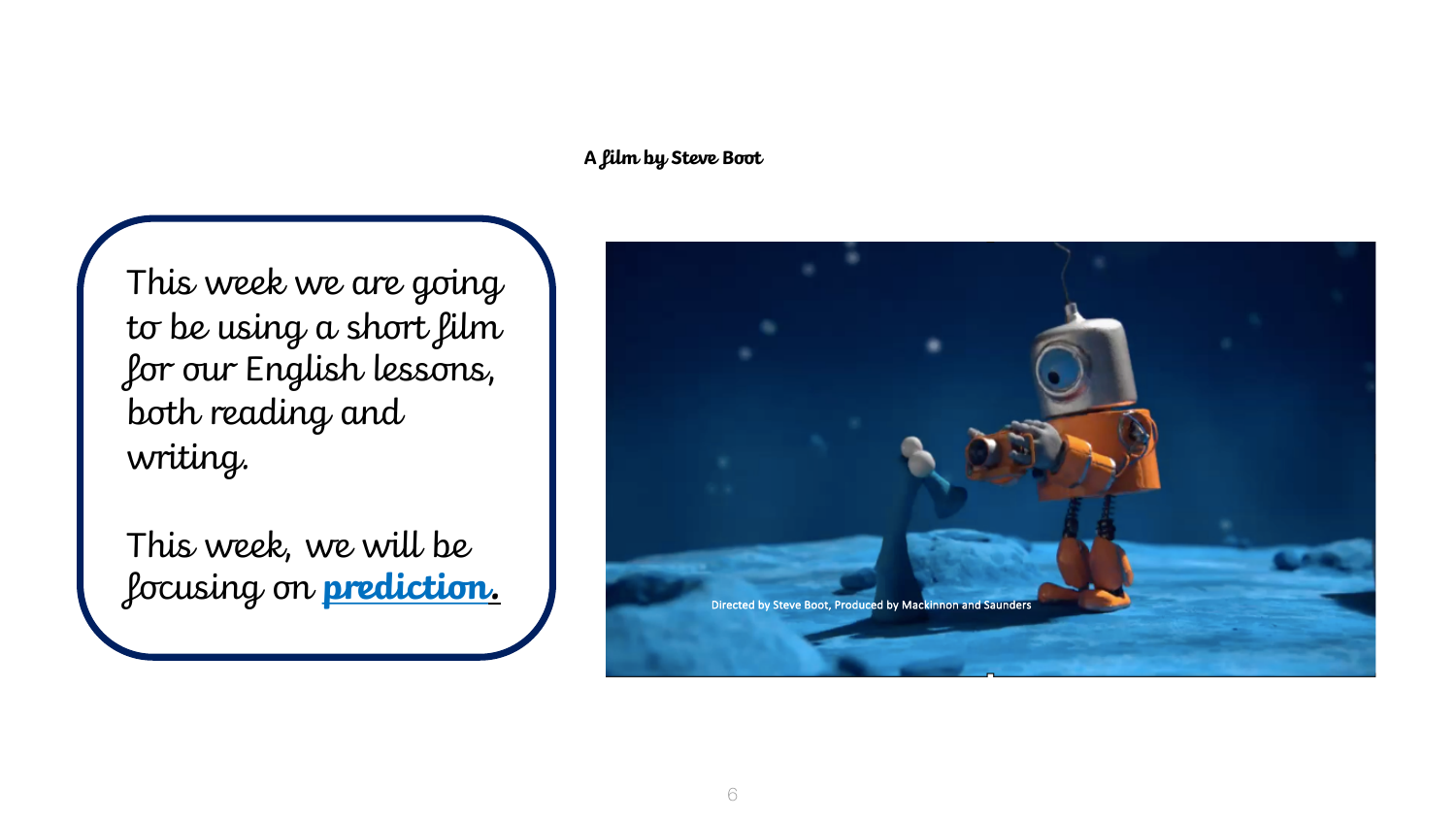

**Listen to the soundtrack to the film again. Remind yourself what you predicted yesterday.**

**Click the speaker to play**

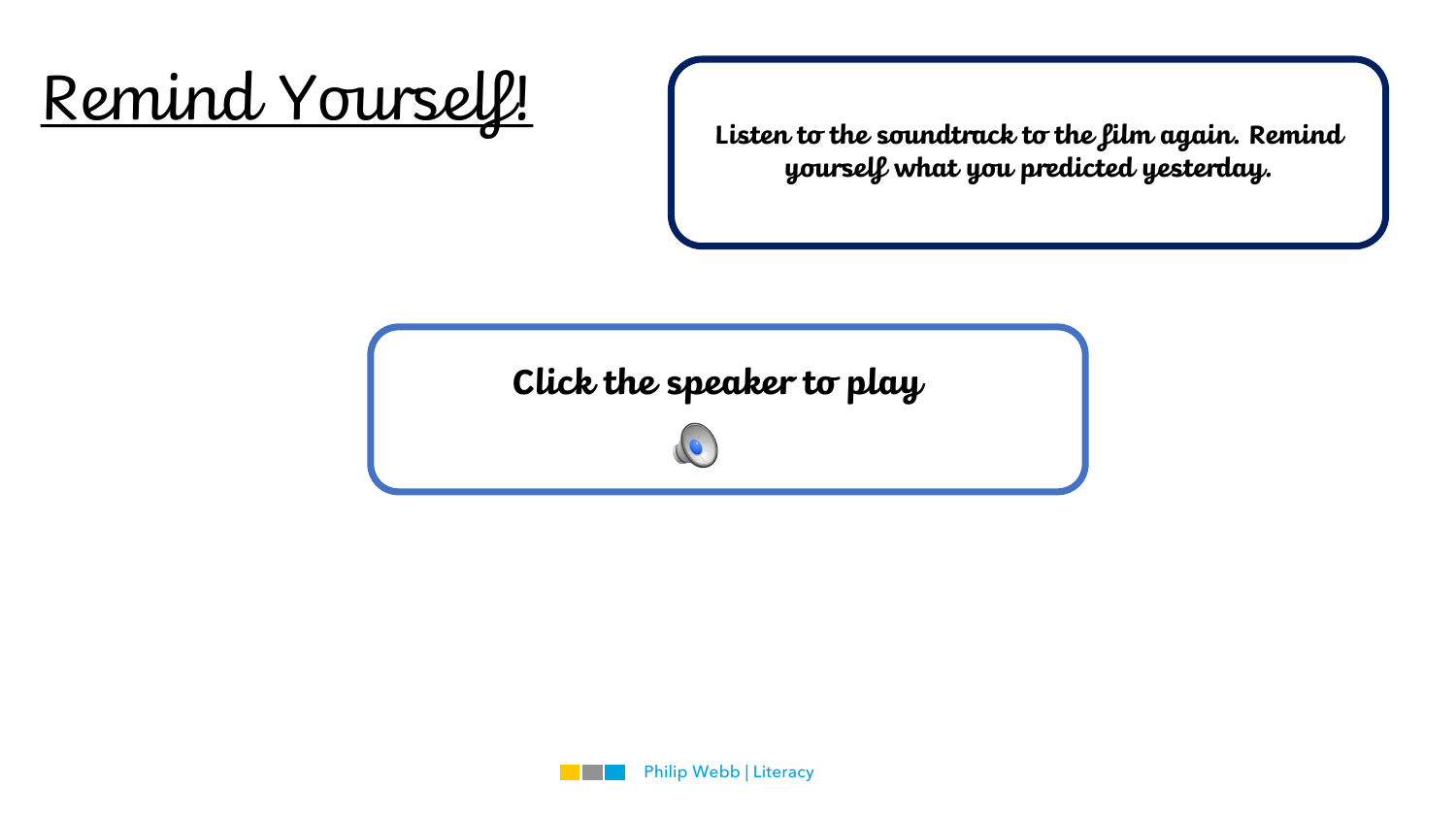Watch the trailer to the film…

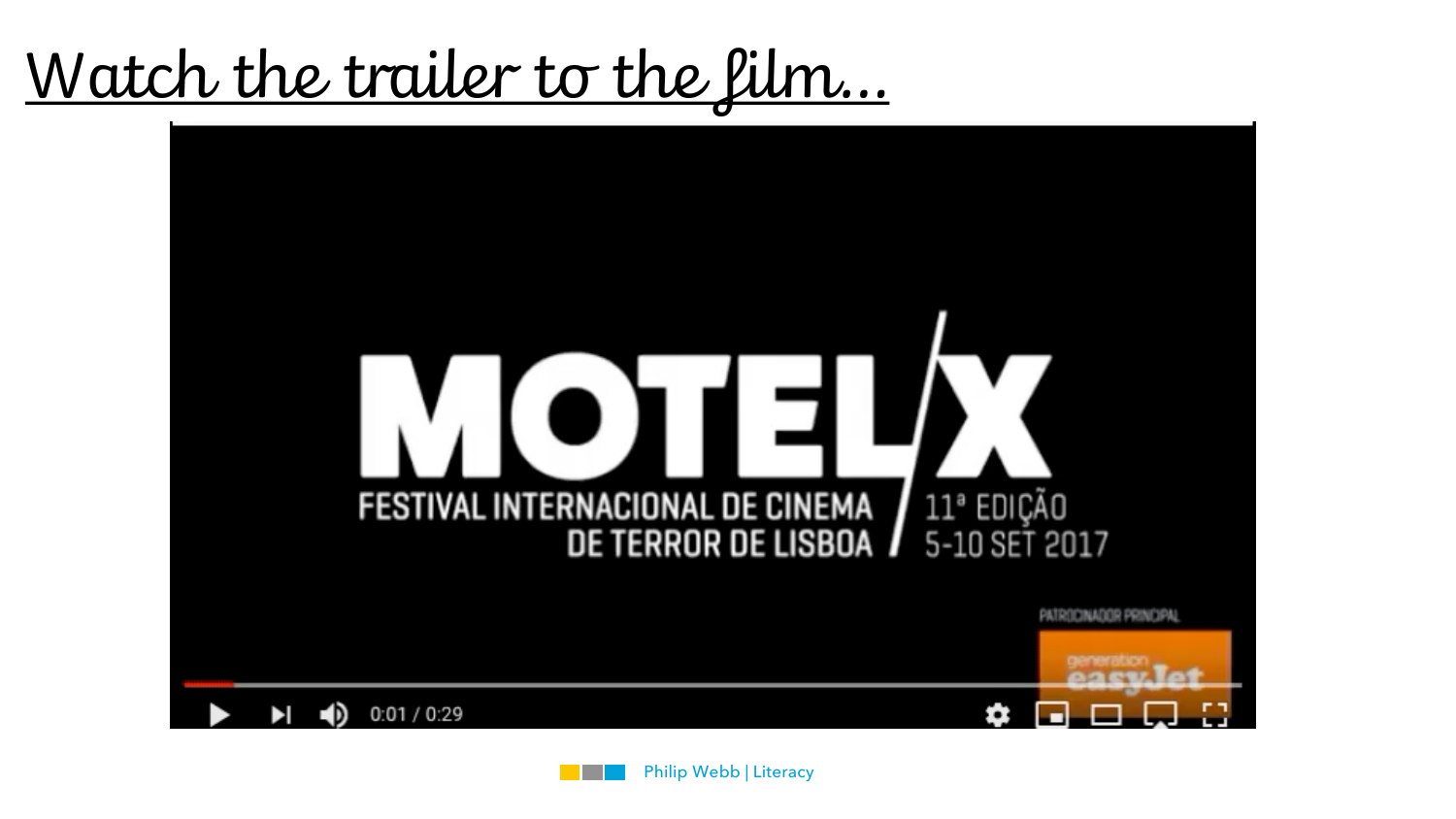## Task 1: Tell Me Grid

In the top triangle of each section, make a prediction about the film. Use the headings 'People', 'Places', 'Story' and 'Time'.

Leave the bottom triangles blank for now. We will look at these later in the week.

You can download a printable worksheet or simply draw it out in your home learning books.

Look at the next slide for an example and sentence starters.

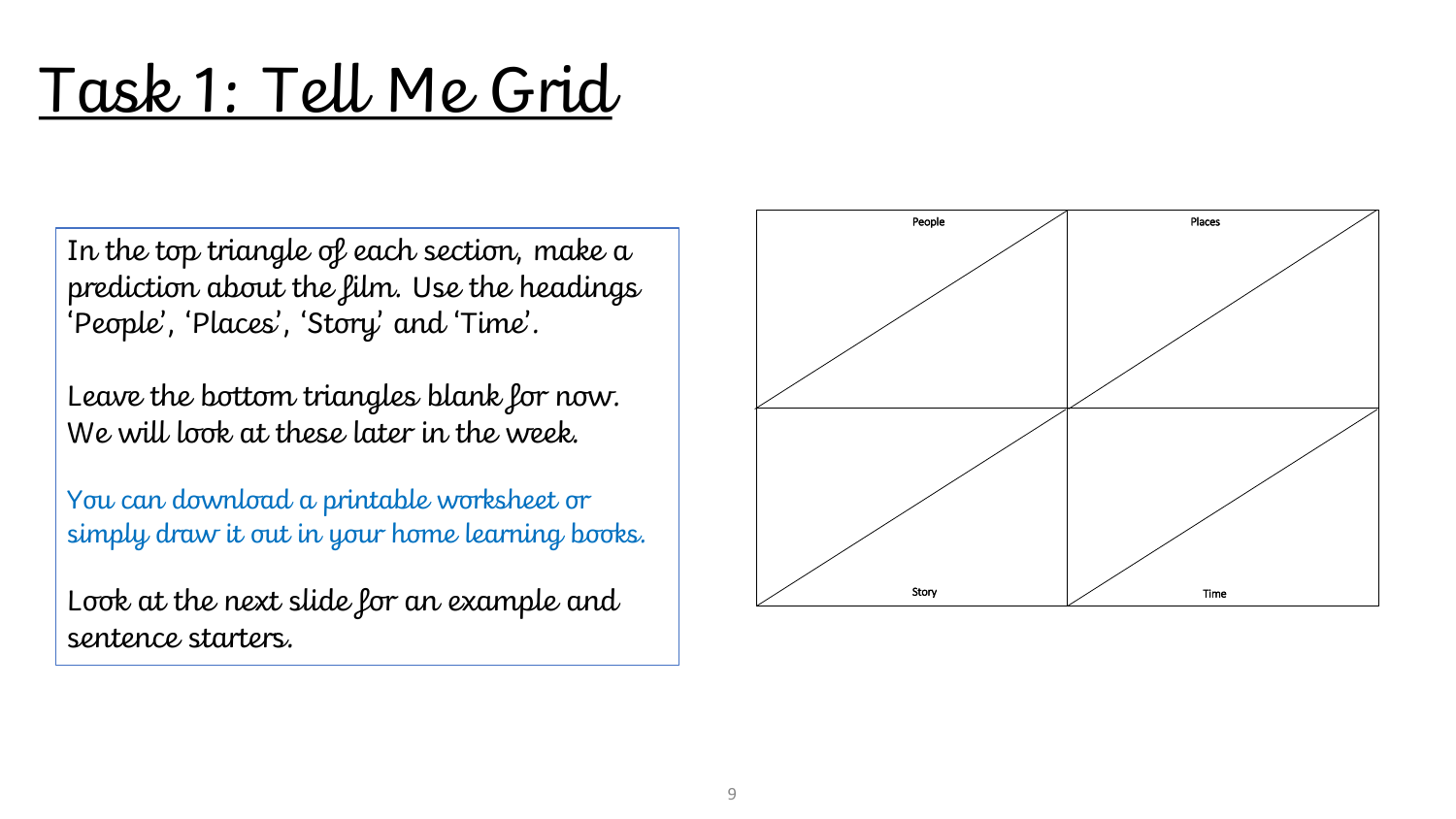